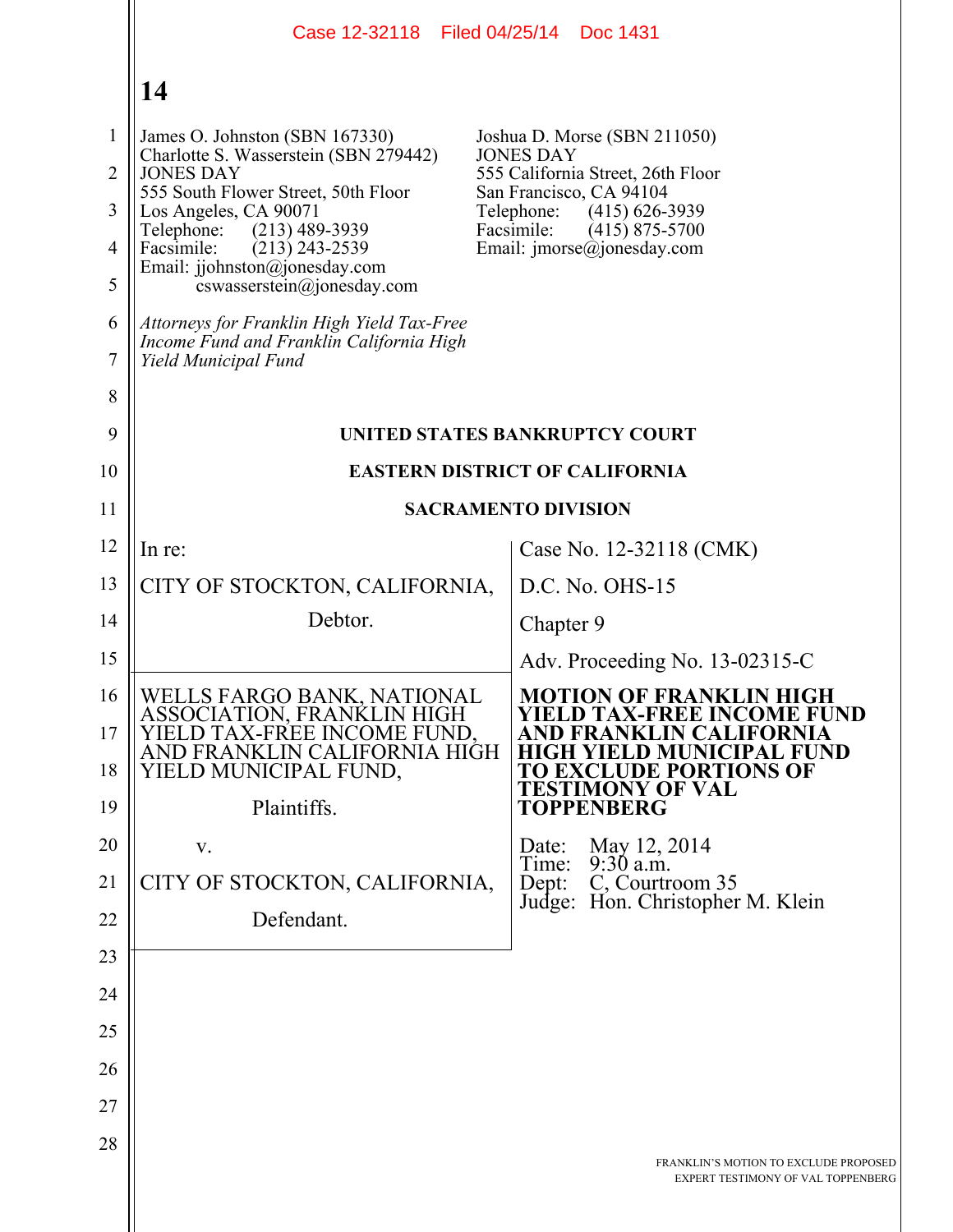|              | Case 12-32118 Filed 04/25/14 Doc 1431                                                  |             |  |
|--------------|----------------------------------------------------------------------------------------|-------------|--|
|              | <b>TABLE OF CONTENTS</b>                                                               |             |  |
| $\mathbf{1}$ |                                                                                        | <b>Page</b> |  |
| 2            |                                                                                        |             |  |
| 3            |                                                                                        |             |  |
| 4            |                                                                                        |             |  |
| 5            | 1.                                                                                     |             |  |
| 6            | 2.                                                                                     |             |  |
| 7            | a.                                                                                     |             |  |
| 8            | $\mathbf{b}$ .                                                                         |             |  |
| 9            |                                                                                        |             |  |
| 10           |                                                                                        |             |  |
| 11           |                                                                                        |             |  |
| 12           |                                                                                        |             |  |
| 13           |                                                                                        |             |  |
| 14           |                                                                                        |             |  |
| 15           |                                                                                        |             |  |
| 16           |                                                                                        |             |  |
| 17           |                                                                                        |             |  |
| 18           |                                                                                        |             |  |
| 19           |                                                                                        |             |  |
| 20           |                                                                                        |             |  |
| 21           |                                                                                        |             |  |
| 22           |                                                                                        |             |  |
| 23           |                                                                                        |             |  |
| 24           |                                                                                        |             |  |
| 25           |                                                                                        |             |  |
| 26           |                                                                                        |             |  |
| 27           |                                                                                        |             |  |
| 28           |                                                                                        |             |  |
|              | $-ii -$<br>FRANKLIN'S MOTION TO EXCLUDE PROPOSED<br>EXPERT TESTIMONY OF VAL TOPPENBERG |             |  |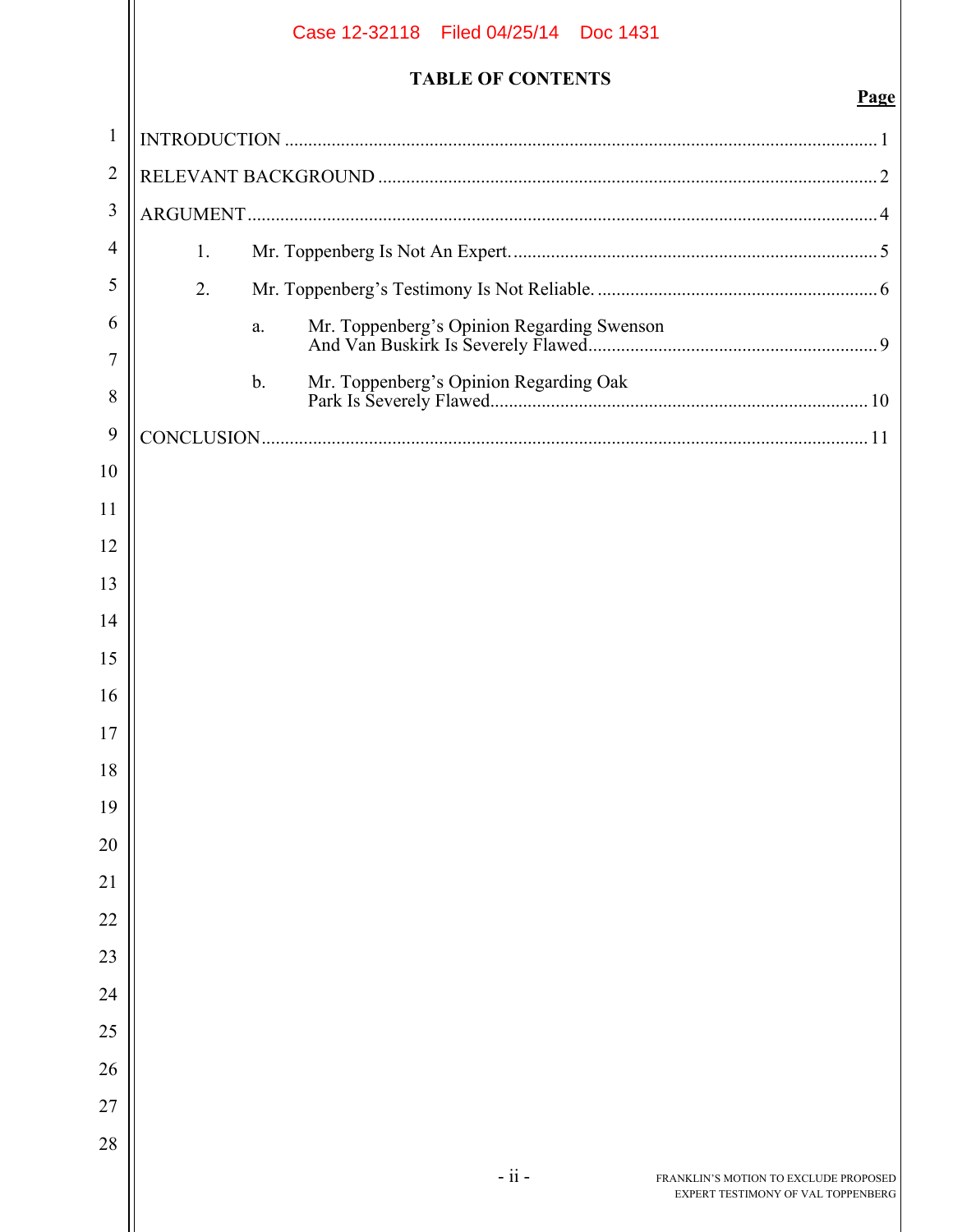# **TABLE OF AUTHORITIES**

| 1              | <b>Cases</b>                                                                              |
|----------------|-------------------------------------------------------------------------------------------|
| $\overline{2}$ |                                                                                           |
| 3              |                                                                                           |
| $\overline{4}$ |                                                                                           |
| 5              |                                                                                           |
| 6              | In re Imperial Credit Indus., Inc. Sec. Litig., 252 F. Supp. 2d 1005 (C.D. Cal. 2003)7, 8 |
| 7              |                                                                                           |
| 8              |                                                                                           |
| 9              |                                                                                           |
| 10             |                                                                                           |
| 11             |                                                                                           |
| 12             | United States v. Boyajian, 2013 U.S. Dist. LEXIS 116492 (C.D. Cal. Aug. 14, 2013)5        |
| 13             |                                                                                           |
| 14             |                                                                                           |
| 15             | <b>Statutes and Legislative History</b>                                                   |
| 16             |                                                                                           |
| 17             |                                                                                           |
| 18             |                                                                                           |
| 19             |                                                                                           |
| 20             |                                                                                           |
| 21             |                                                                                           |
| 22             |                                                                                           |
| 23             |                                                                                           |
| 24             |                                                                                           |
| 25             |                                                                                           |
| 26             |                                                                                           |
| 27             |                                                                                           |
| 28             |                                                                                           |
|                | $-ii -$<br>FRANKLIN'S MOTION TO EXCLUDE PROPOSED                                          |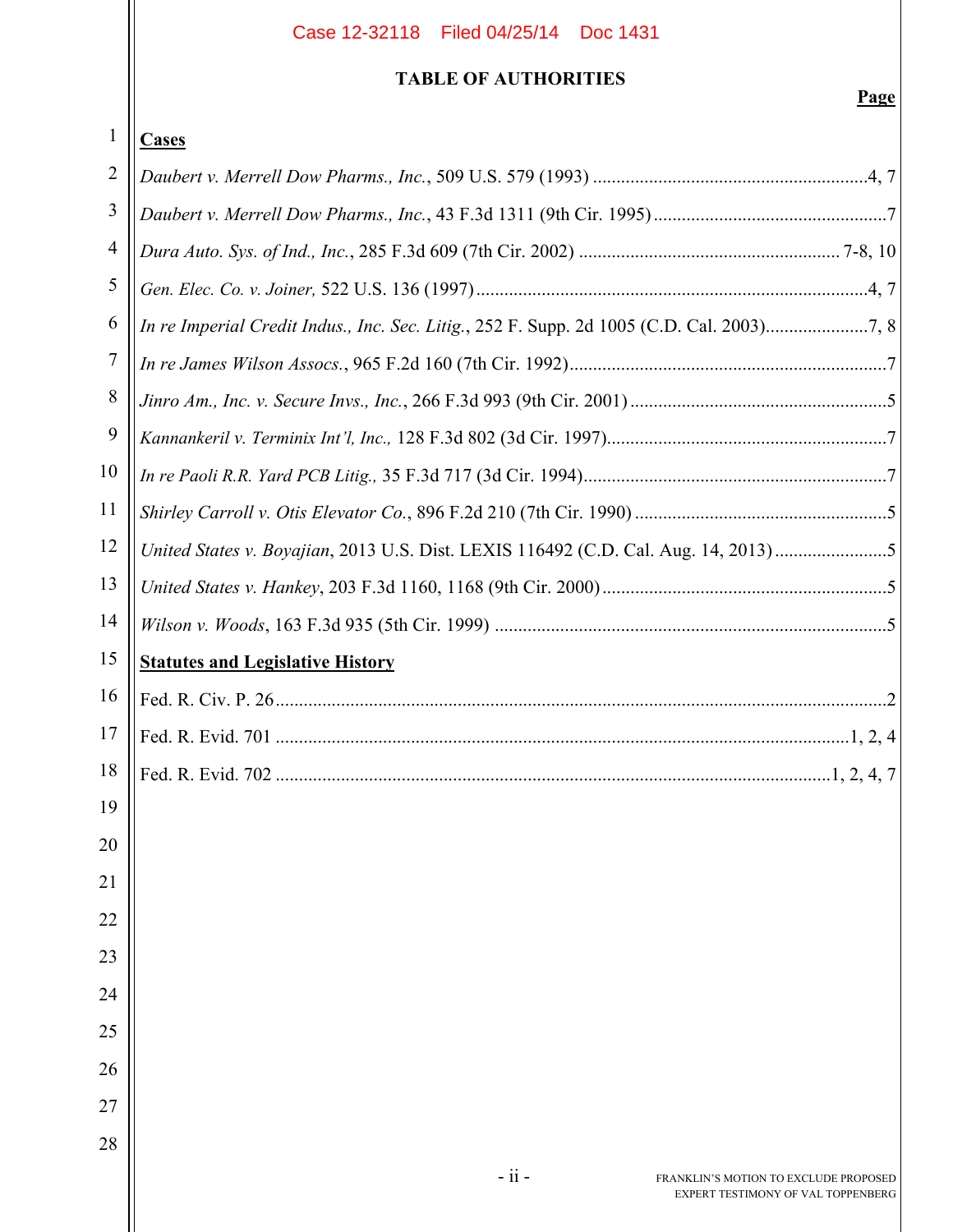1 2 3 4 5 6 7 8 9 10 11 Pursuant to the Scheduling Order<sup>1</sup> and Rules 701 and 702 of the Federal Rules of Evidence, Franklin High Yield Tax-Free Income Fund and Franklin California High Yield Municipal Fund (collectively, "Franklin") hereby move to exclude the portions of testimony of Val Toppenberg set forth in the *Declaration Of Val Toppenberg In Support Of City's Supplemental Memorandum Of*  Law In Support Of Confirmation Of First Amended Plan For The Adjustment Of Debts Of City Of *Stockton, California (November 15, 2013)* [Docket No. 1318] (the "Toppenberg Declaration") and the *Direct Testimony Declaration Of Val Toppenberg In Support Of Confirmation Of First Amended Plan For The Adjustment Of Debts Of City Of Stockton, California (November 15 2013)* [Docket No. 1367 / Adv. Pro. Docket No. 62] (the "Toppenberg Direct Testimony") that relates to Mr. Toppenberg's opinion that Franklin's collateral "has virtually no value."<sup>2</sup> In support of this Motion, Franklin states as follows:

12 13

## **INTRODUCTION**

14 15 16 17 18 Mr. Toppenberg serves as the City's "Economic Development Advisor," a position that the City appears to have created solely for the purpose of employing Mr. Toppenberg in March 2013. He is not an appraiser, a real estate broker or an attorney. Mr. Toppenberg has never been qualified or offered as an expert witness prior to his involvement in this case. At deposition, he confirmed that he lacks any "formal training in real estate appraisals or real estate valuation."<sup>3</sup>

<sup>19</sup>

<sup>20</sup> 21 22 23 24  $\overline{a}$ 1 For purposes of these Objections, the term "Scheduling Order" means the *Order Governing The Disclosure And Use Of Discovery Information And Scheduling Dates Related To The Trial In The Adversary Proceeding And Any Evidentiary Hearing Regarding Confirmation Of Proposed Plan Of Adjustment* [Docket No. 1224 / Adv. Pro. Docket No. 16], as amended by the *Order Modifying Order Governing The Disclosure And Use Of Discovery Information And Scheduling Dates Related To The Trial In The Adversary Proceeding And Any Evidentiary Hearing Regarding Confirmation Of Proposed Plan Of Adjustment* [Docket No. 1242 / Adv. Pro. Docket No. 18]. Capitalized terms not otherwise defined herein shall have the meaning ascribed to them in the Scheduling Order, the *Complaint For Declaratory Relief* [Adv. Pro. Docket No. 1] (the "Complaint"), or the Pretrial Reply Brief Of Franklin High Yield Tax-Free Income Fund and Franklin California High Yield Municipal Fund [Adv. Pro. Docket No. 91], as applicable. Proposed trial exhibits are cited as "Ex. \_\_\_."

<sup>25</sup> 2 Toppenberg Declaration ¶ 5; Toppenberg Direct Testimony ¶ 5.

<sup>26</sup> 27 28 3 Transcript of first Deposition of Val Toppenberg ("Toppenberg I") 32:18-20 ("Q. Do you have any formal training in real estate appraisals or real estate valuation? A. No."). Relevant passages from Toppenberg I are attached to the accompanying *Declaration Of Joshua D. Morse In Support Of Motion Of Franklin High Yield Tax-Free Income Fund and Franklin California High Yield Municipal Fund To Exclude Portions Of Testimony Of K. Dieker, V. Toppenberg, R. Smith and R. Leland, And Motions To Exclude Testimony Of M. Cera And T. Nelson* (the "Morse Decl."), as Exhibit I.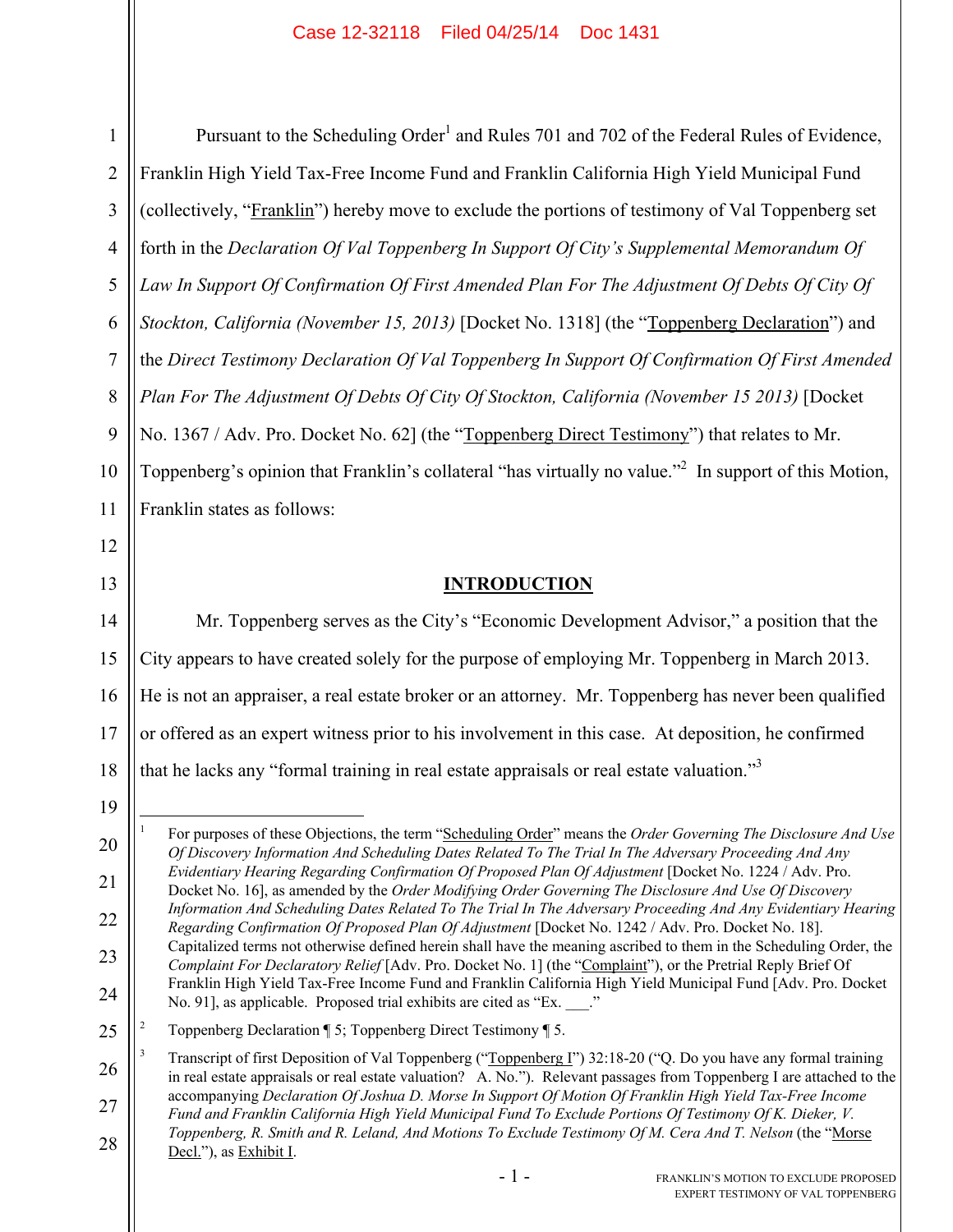Nonetheless, the City identified Mr. Toppenberg as a "non-retained" expert who will provide alleged expert testimony pursuant Rule  $26(a)(2)(C)$  of the Federal Rules of Civil Procedure. Specifically, Mr. Toppenberg has opined that "a lease on Oak Park, Swenson Golf Course, and Van Buskirk Golf Course has virtually no value."

This testimony is inadmissible under Rule 702 of the Federal Rules of Evidence because Mr. Toppenberg is not qualified to testify as an expert and his opinions are not based on any reliable or sound methodology. Similarly, notwithstanding its prior disclosures, should the City take the position that the testimony is offered in Mr. Toppenberg's capacity as a percipient witness rather than an expert, the testimony is unhelpful opinion testimony of a lay witness inadmissible under Rule 701 of the Federal Rules of Evidence.

As contemplated by the Scheduling Order, Franklin will submit objections to the Toppenberg Direct Testimony on or before April 25, 2014. The points raised in this Motion are in addition to the other issues raised with respect to the Toppenberg Direct Testimony contained in such objections.

# **RELEVANT BACKGROUND**

16 17 18 19 20 21 22 23 When the City disclosed its initial slate of witnesses on January 31, 2014, it identified Mr. Toppenberg as one of its "expert" witnesses, indicating that the City "expected [Mr. Toppenberg] to address the valuation of City properties."<sup>4</sup> However, because Mr. Toppenberg was "not being retained especially to provide expert testimony," the City took the position that Mr. Toppenberg "will provide expert testimony under Federal Rule of Civil Procedure 26(a)(2)(C) and will not prepare [a] written report[]."<sup>5</sup> On February 20, 2014, the City served Franklin with the *City Of Stockton, California's Disclosure Of Non-Retained Expert Testimony Pursuant To Federal Rule Of Civil Procedure 26(a)(2)(C)*,<sup>6</sup> which stated as follows:

24

25

1

2

3

4

5

6

7

8

9

10

11

12

13

14

15

Mr. Toppenberg may testify that a lease on Oak Park, Swenson Golf Course, and Van Buskirk Golf Course has virtually no value. Mr.

27 5

*Id*.

<u>.</u>

28 6 The City amended its Rule 26(a)(2)(C) disclosure on February 22, February 27, and March 18. A copy of the March 18 version of the Disclosure is attached to the Morse Decl. at Exhibit A.

<sup>26</sup> 4 *See* correspondence from P. Bocash, dated January 31, 2014, at 4, a copy of which is attached to the Morse Decl. as Exhibit B.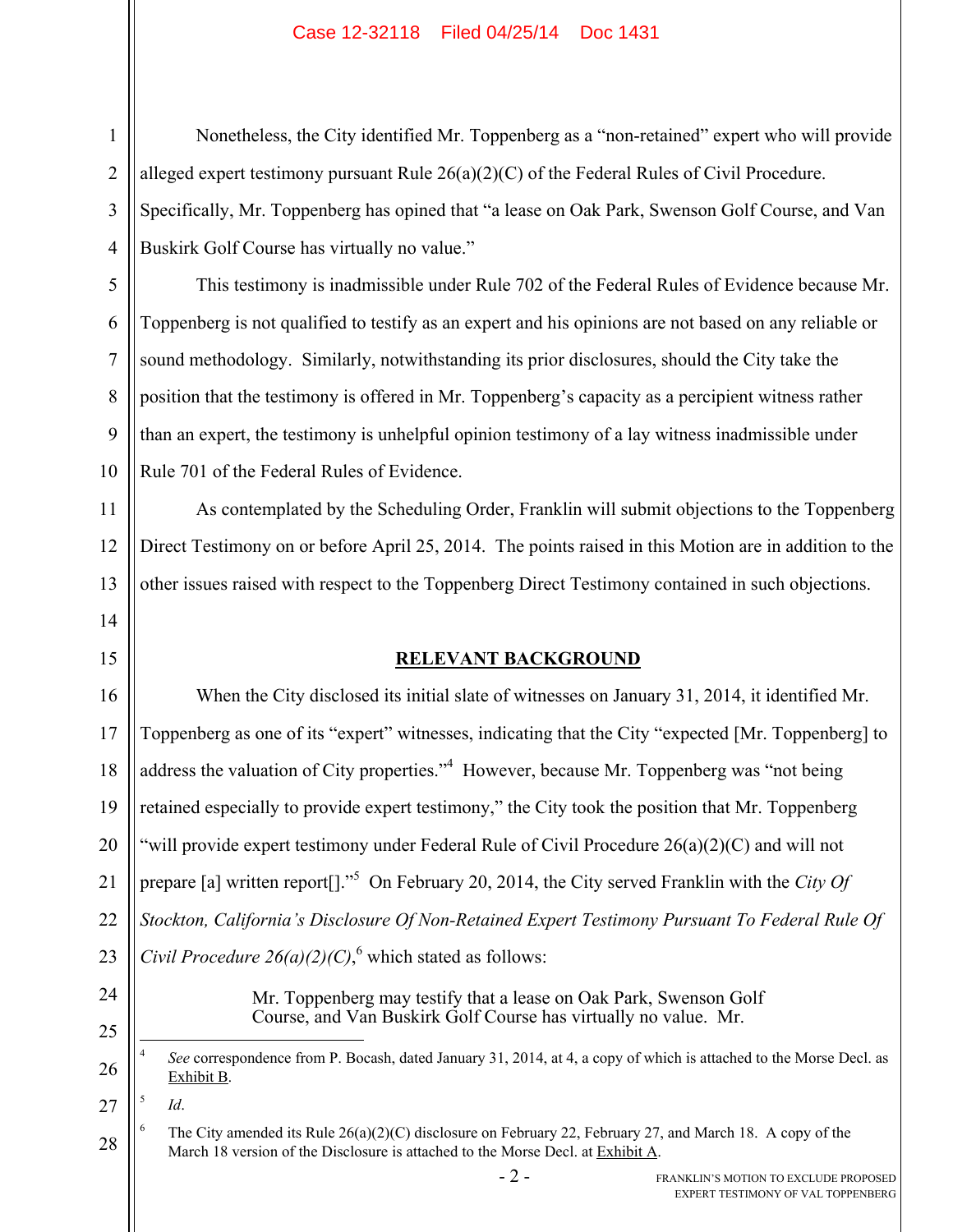Toppenberg's testimony on this issue will be based on his professional experience in the property market, the historical performance of these properties, the yearly subsidies paid by the City to cover operational deficits run by the courses, conversations Mr. Toppenberg has had with appraisers who have stated that the golf courses have no value, and past, current, and projected economic conditions in the City.<sup>7</sup>

On March 31, 2014, the City filed the Toppenberg Declaration. Thereafter, on April 21, 2014, the City filed the Toppenberg Direct Testimony, which is materially identical to the Toppenberg Declaration.

7 8 9 10 11 12 13 14 Having now conceded that Franklin is entitled to a secured claim to the extent of the value of its collateral (the right to possess, use, and re-let the Property, either indefinitely or for a specified period of time), $8$  valuation is one of the central issues to be determined at Trial. The City's valuation evidence is scant, at best. It decided long ago to forego having qualified appraisers complete appraisals of the collateral. Instead, it relies on the uninformed opinion of its employee Mr. Toppenberg (who has no valuation experience) and the "rebuttal opinion" of Raymond Smith (who has no experience valuing golf courses or properties similar to the collateral) $\degree$  to attempt to rebut portions of the expert valuation opinion of Franklin's expert, Mr. Frederick Chin.

15 16 17 18 19 20 21 The City's basic thesis is that "it is difficult to imagine that any rational third party would be willing to pay *anything* to take over the operation of" the Property because the City historically has lost money operating the Property, the Property requires various capital improvements, and the Property is subject to various zoning and other restrictions.<sup>10</sup> In support, the City relies on Mr. Toppenberg, who opines that "the prospect of ever operating the three properties at a profit are extremely remote and, as a result, a lease of Oak Park, Swenson Golf Course, and Van Buskirk Golf Course would have virtually no value to a third party."<sup>11</sup>

22 23 24

1

2

3

4

5

6

 $\overline{a}$ 7 Rule 26(a)(2)(C) disclosure at 4.

25 8 *Partial Judgment In Favor Of Plaintiffs* [Adv. Pro. Docket No. 56].

26 9 Mr. Smith's opinion is the subject of a separate motion to exclude filed concurrently herewith.

28 <sup>11</sup> Toppenberg Declaration  $\P$  5; Toppenberg Direct Testimony  $\P$  5.

<sup>27</sup> <sup>10</sup> *City Of Stockton's Pre-Trial Opening Brief* [Adv. Pro. Docket No. 49] ("City Pre-Trial Br.") at 13 (emphasis in original).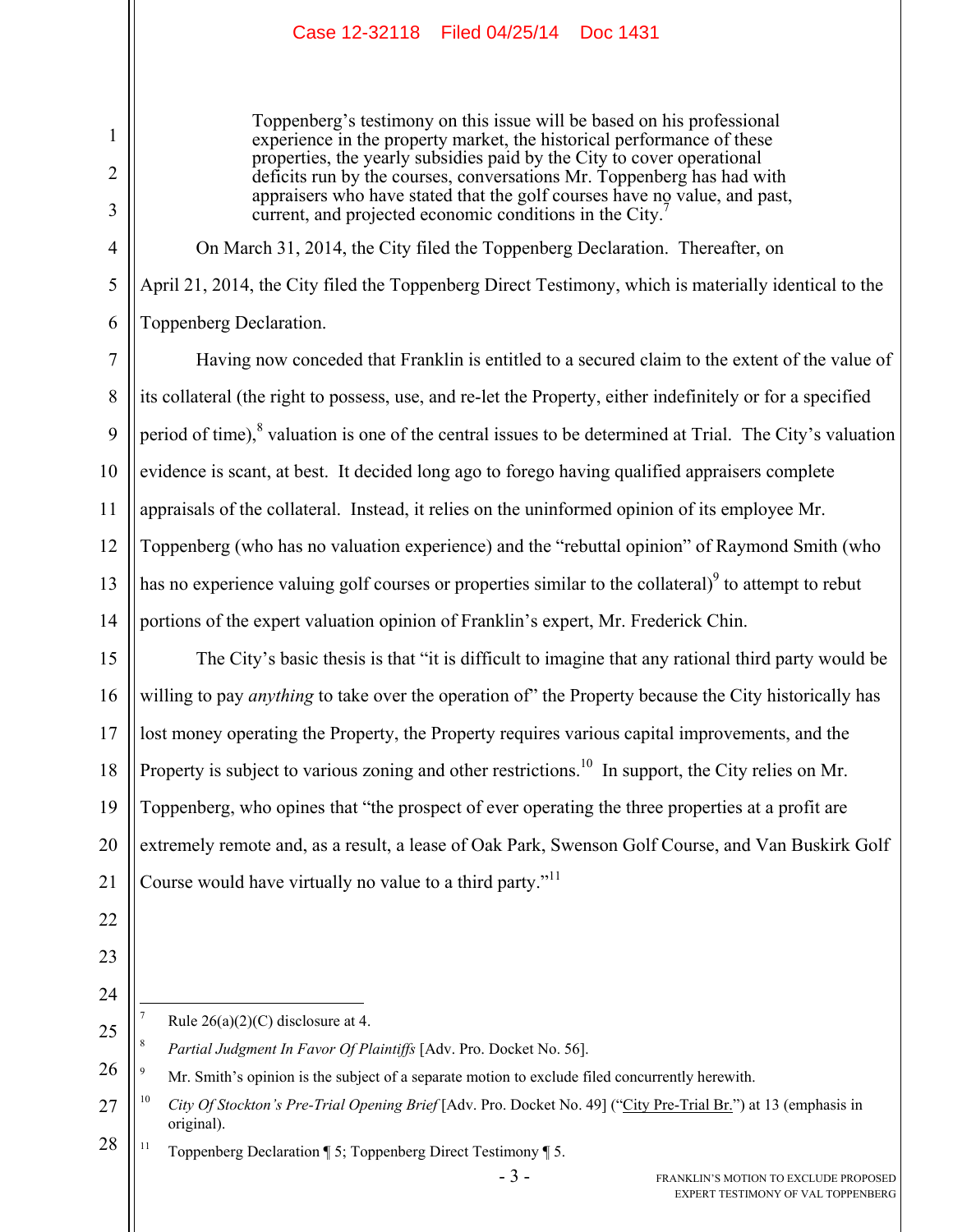#### **ARGUMENT**

Rule 702 of the Federal Rules of Evidence authorizes expert testimony that "will help the trier of fact to understand the evidence or to determine a fact in issue," but only if the testimony is "based on sufficient facts or data" and "is the product of reliable principles and methods," and only if "the expert has reliably applied the principles and methods to the facts of the case." Fed. R. Evid. 702. Rule 701 in turn prohibits a lay witness from providing opinion testimony unless it is "(a) rationally based on the witnesses's perception; (b) helpful to clearly understanding the witness's testimony or to determining a fact in issue; and (c) not based on scientific, technical, or other specialized knowledge within the scope of Rule 702." Fed. R. Evid. 701.

10 11 12 13 14 15 16 17 18 19 20 As "gatekeeper," the Court must ensure that expert testimony "rests on a reliable foundation and is relevant to the task at hand." *Daubert v. Merrell Dow Pharms., Inc.*, 509 U.S. 579, 597 (1993). Reliable expert testimony is grounded "in the methods and procedures of science," not "subjective belief or unsupported speculation." *Daubert*, 509 U.S. at 590. While the focus is on the expert's underlying methodology, "conclusions and methodology are not entirely distinct from one another," and "[a] court may conclude that there is simply too great an analytical gap between the data and the opinion proffered." *Gen. Elec. Co. v. Joiner*, 522 U.S. 136, 146 (1997). In determining the admissibility of expert testimony, a court must undertake "a preliminary assessment of whether the reasoning or methodology underlying the testimony is scientifically valid and of whether that reasoning or methodology properly can be applied to the facts in issue." *Daubert*, 509 U.S. at 592- 93.

21 22 23 24 25 26 27 Here, Mr. Toppenberg, the City's "Economic Development Advisor," blithely opines that "the prospect of ever operating the three properties at a profit are extremely remote and as a result, a lease of Oak Park, Swenson Golf Course, and Van Buskirk Golf Course would have virtually no value to a third party."<sup>12</sup> As shown below, Mr. Toppenberg is not qualified to render that or any other opinion relevant to resolution of this case. Moreover, his valuation opinion is not based on any reliable or sound methodology, but instead largely regurgitates the incomplete alleged oral opinions of other appraisers retained by the City in anticipation of this litigation.

28

1

2

3

4

5

6

7

8

- $12$ 12 Toppenberg Declaration ¶ 15; Toppenberg Direct Testimony ¶ 15.
	-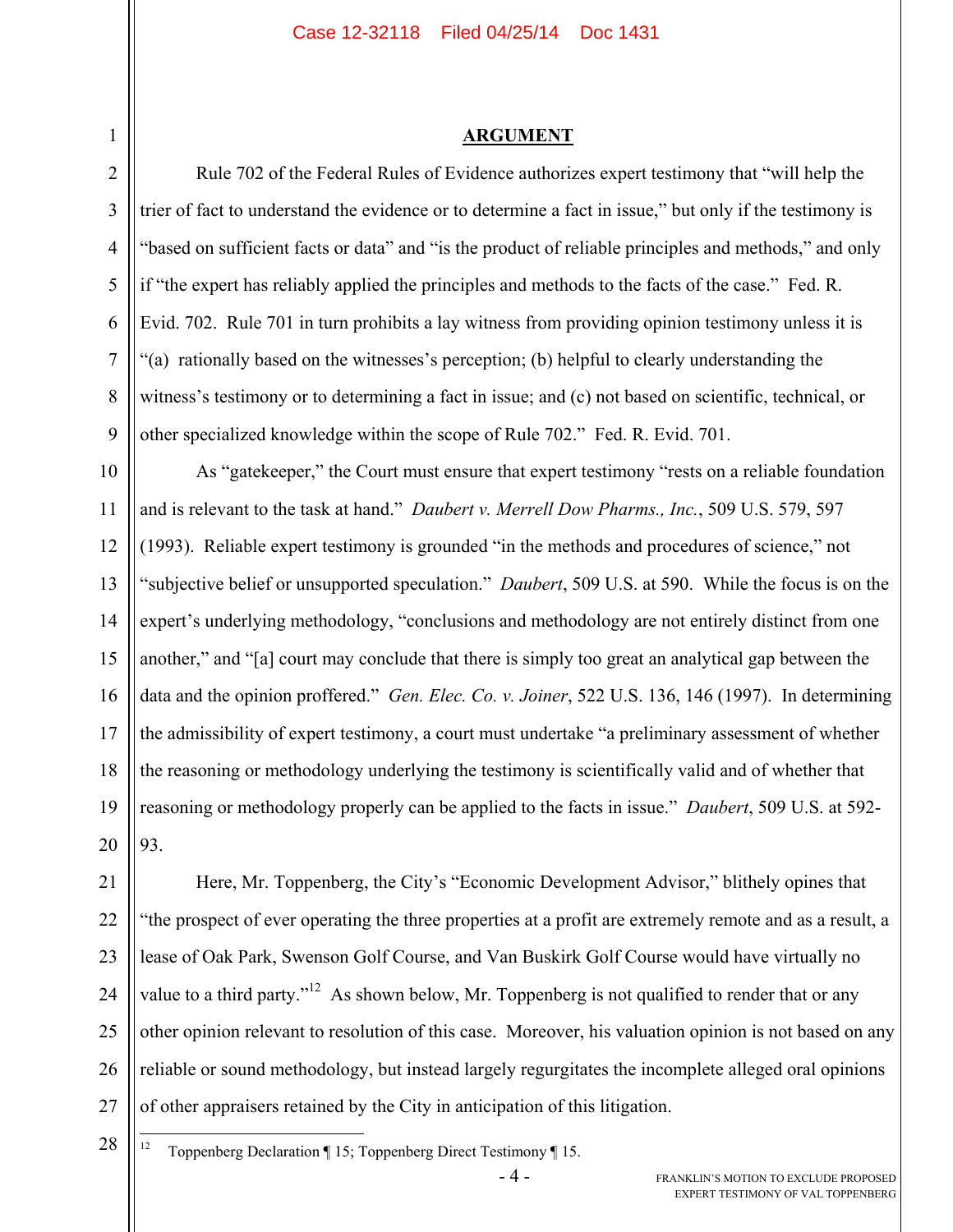1 2

### **1. Mr. Toppenberg Is Not An Expert.**

3 4 5 6 7 8 9 10 11 12 13 14 In order for a witness to be qualified as an expert, consideration must be given to "whether the expert has appropriate qualifications—*i.e.*, some special knowledge, skill, experience, training or education on that subject matter." *United States v. Hankey*, 203 F.3d 1160, 1168 (9th Cir. 2000). Accordingly, the first inquiry into the admissibility of proposed expert testimony is whether the proffered witness "truly qualifies as an expert" in the particular field that is the subject matter of the proposed testimony. *Jinro Am. Inc. v. Secure Invs., Inc.*, 266 F.3d 993, 1004 (9th Cir. 2001). "Whether a witness is qualified as an expert can only be determined by comparing the area in which the witness has superior knowledge, skill, experience, or education with the subject matter of the witness's testimony." *Shirley Carroll v. Otis Elevator Co.*, 896 F.2d 210, 212 (7th Cir. 1990). The mere fact that "an expert is qualified in a particular field or discipline does not automatically qualify that expert in related disciplines." *United States v. Boyajian*, No. CR-933(A) CAS, 2013 U.S. Dist. LEXIS 116492, at \*39 (C.D. Cal. Aug. 14, 2013) (citing *Wilson v. Woods*, 163 F.3d 935, 937 (5th Cir. 1999)).

15 16 17 18 19 20 21 22 The City has not met and cannot meet its burden to show that Mr. Toppenberg is an expert qualified to render an opinion of value of Franklin's collateral. Indeed, during his deposition, Mr. Toppenberg himself essentially conceded that he is not qualified to testify as an expert regarding valuation issues. Mr. Toppenberg testified that he has never been offered, yet alone, qualified as an expert witness in any court.<sup>13</sup> Mr. Toppenberg confirmed that he has no specialized knowledge or training in how to perform an appraisal or otherwise value real property interests,<sup>14</sup> and he testified that he is not MAI certified<sup>15</sup> and has no certification of any kind that might qualify him to speak to valuation issues.

Indeed, during deposition it became readily apparent that Mr. Toppenberg does not have a grasp of basic valuation concepts. For example, when asked to define the term "market value," Mr. Toppenberg was unable to provide a coherent response. When pressed further, he admitted: "I'm

14 *Id*. 32:18-20.

23

24

25

26

 $13$ Toppenberg I 46:22-24.

<sup>28</sup>  $^{15}$  *Id*. 30.19-24.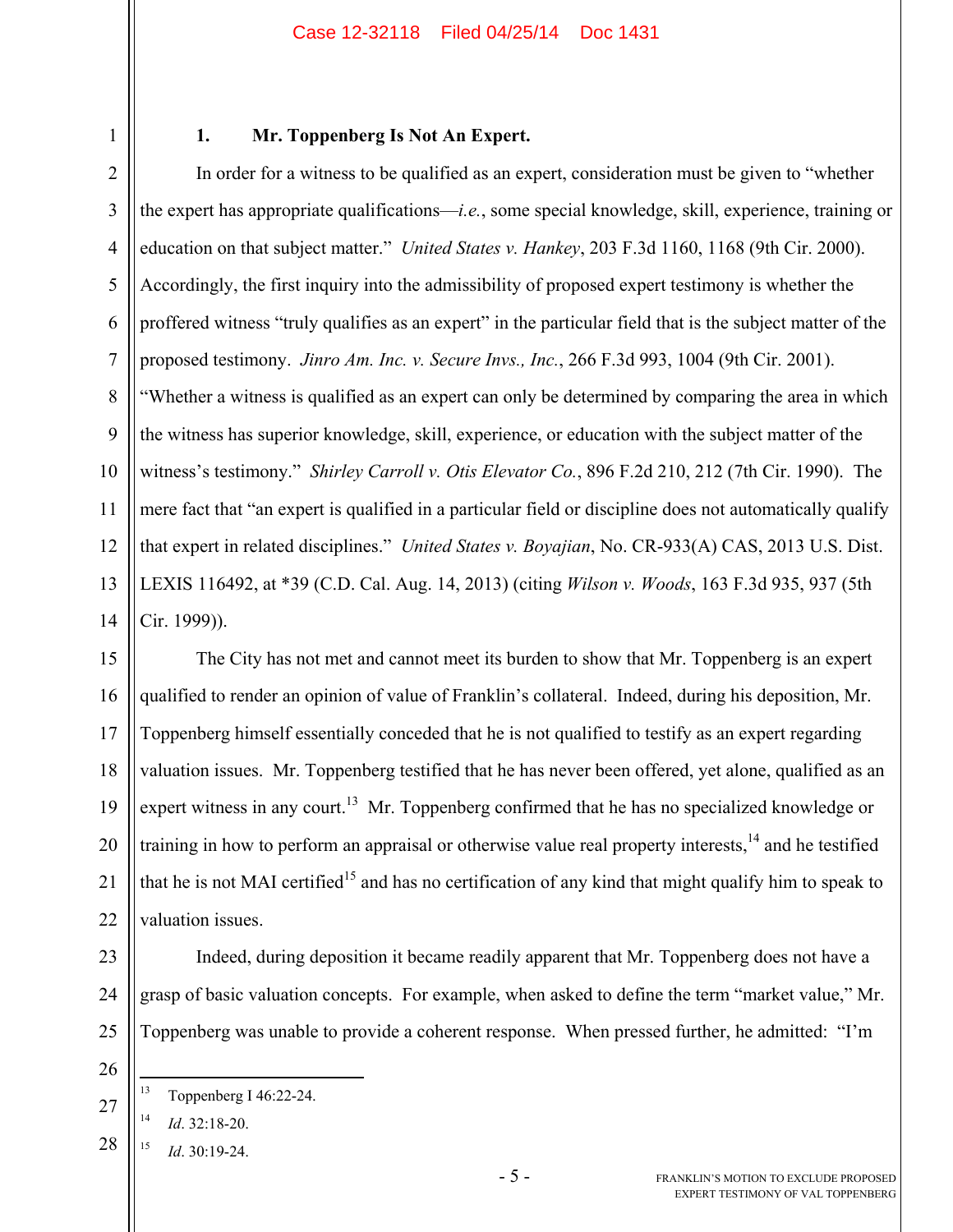not a broker, I'm not an appraiser, and I'm not an attorney. I'm using [market value] in the most generic sense of the terms."<sup>16</sup> Mr. Toppenberg also was unaware of the fact that the discounted cash flow method of valuation was referred to as "DCF," and admitted that he had never performed a DCF analysis.<sup>17</sup>

5 6 7 8 9 10 11 12 13 14 15 16 A cursory review of the Toppenberg Declaration and the Toppenberg Direct Testimony confirms that Mr. Toppenberg is not even competent to understand the opinions of Franklin's expert on valuation (Frederick Chin), much less offer an "expert" opinion of his own. For example, Mr. Toppenberg appears to believe that Mr. Chin's report advanced an opinion regarding the value of the collateral to the City.18 Mr. Chin did no such thing, as value to the City is irrelevant in the context of determining the value of the Franklin's collateral and the amount of its secured claim. Mr. Toppenberg also criticizes Mr. Chin for relying exclusively on the cost approach, to the exclusion of all other valuation methodologies.<sup>19</sup> As explained in Franklin's briefs, Mr. Chin actually employed the cost approach in just one component of his valuation (for the Van Buskirk community center) while using the income and sales approaches in the other components of his appraisal. Mr. Toppenberg's failure to grasp Mr. Chin's basic methodology illustrates his utter lack of qualification to provide helpful opinion testimony as to any issue in this case.

17 18 Ultimately, there is no basis whatsoever for the City's claim that Mr. Toppenberg is an "expert" regarding valuation and appraisals. Because Mr. Toppenberg is not qualified to render an expert opinion, the testimony of Mr. Toppenberg in paragraphs 2 through 5 and 15 of the Toppenberg Declaration and paragraphs 2 through 5 and 15 of the Toppenberg Direct Testimony is inadmissible and should be excluded.

1

2

3

 $16$ 16 *Id*. 55:12-14.

<sup>17</sup> *Id*. 63:22-64:15.

<sup>27</sup> <sup>18</sup> Toppenberg Declaration ¶ 15 ("The appraisal submitted by Franklin displays a clear lack of understanding of how cities value their assets."); Toppenberg Direct Testimony ¶ 15 (same).

<sup>28</sup> <sup>19</sup> Toppenberg Declaration  $\P$  15 ("Because there are no comparable sales and no income to assess, the appraiser reverts to the cost approach."); Toppenberg Direct Testimony ¶ 15 (same).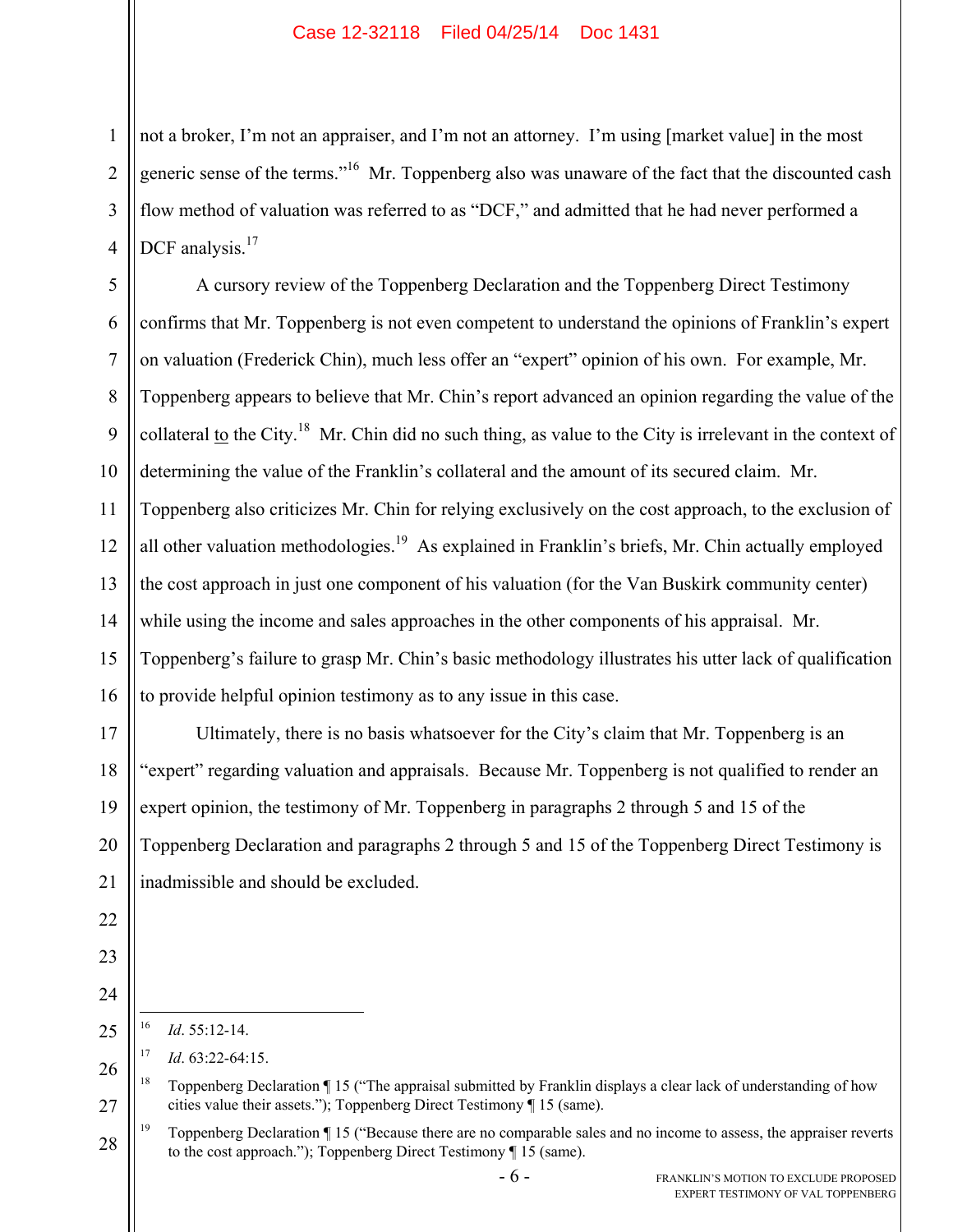1

### **2. Mr. Toppenberg's Testimony Is Not Reliable.**

2 3 4 5 6 7 8 9 10 11 12 13 Even if Mr. Toppenberg was qualified to render an opinion, his testimony here nevertheless must be excluded because it is not reliable. Qualified experts may offer an opinion only where "based on sufficient facts or data" and resulting from the "product of reliable principles and methods" that have been "reliably applied . . . to the facts of the case." Fed. R. Evid. 702. Thus, before accepting expert testimony the Court "must ensure that any and all [such] testimony or evidence admitted is not only relevant, but reliable." *Daubert,* 509 U.S. at 589. Ultimately, "the test under *Daubert* is not the correctness of the expert's conclusions but the soundness of his methodology." *Daubert v. Merrell Dow Pharms., Inc,* 43 F.3d 1311, 1318 (9th Cir. 1995); *see, e.g.*, *Kannankeril v. Terminix Int'l, Inc.,* 128 F.3d 802, 806 (3d Cir. 1997) ("In order for the expert testimony to be 'reliable,' we have required that the testimony be based on the 'methods and procedures of science,' rather than on 'subjective belief or unsupported speculation.'") (quoting *In re Paoli R.R. Yard PCB Litig.,* 35 F.3d 717, 744 (3d Cir. 1994)).

14 15 16 17 18 19 Accordingly, even where a witness is a qualified "expert," an opinion of the witness is inadmissible if it "is connected to existing data only by the *ipse dixit* of the expert," or where there is "simply too great an analytical gap between the data and the opinion proffered." *Gen. Elec.,* 522 U.S. at 146; *accord* Fed. R. Evid. 702 advisory committee's note (2000 amendments) ("The trial court's gatekeeping function requires more than simply 'taking the expert's word for it.'") (quoting *Daubert,* 43 F.3d at 1319).

20 21 22 23 24 25 26 27 28 Under this standard, an expert opinion is inadmissible if it is not based on appropriate "facts and data" but instead on the opinions of other expert witnesses prepared in anticipation of litigation. *See, e.g.*, *In re Imperial Credit Indus., Inc. Sec. Litig.*, 252 F. Supp. 2d 1005, 1012 (C.D. Cal. 2003) (expert opinion inadmissible where opinion relied "upon excerpts from opinions developed by another expert for the purposes of litigation"); *Dura Auto. Sys. of Ind., Inc. v. CTS Corp.*, 285 F.3d 609, 613 (7th Cir. 2002) ("The case would be governed by our decision in *In re James Wilson Associates*, 965 F.2d 160, 172-73 (7th Cir. 1992), where the issue was the state of repair of a building and 'the expert who had evaluated that state – the consulting engineer – was the one who should have testified. The architect [the expert who did testify] could use what the engineer told him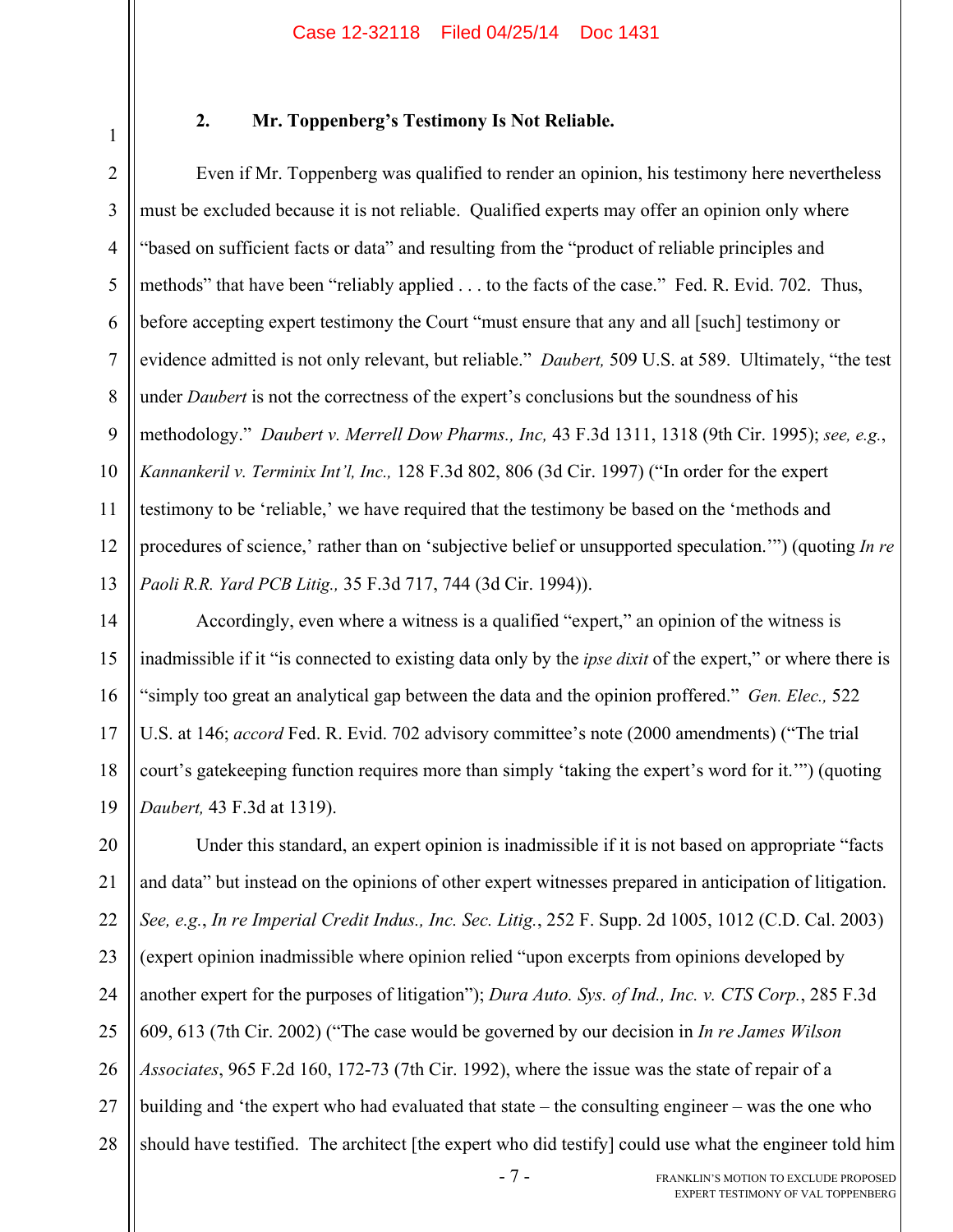#### 1 2 3 4 5 6 7 8 9 10 11 12 13 14 15 16 17 18 19 20 21 22 23 24 25 26 27 28 - 8 - FRANKLIN'S MOTION TO EXCLUDE PROPOSED to offer an opinion within the architect's domain of expertise, but he could not testify for the purpose of vouching for the truth of what the engineer had told him – of becoming in short the engineer's spokesman.'"). As explained in *Imperial*, such "mouthpiece" testimony is prohibited because it is entirely lacking in trustworthiness: [T]here is no circumstantial guarantee of trustworthiness here. Moore [the testifying expert] relies on excerpts from an opinion prepared entirely for litigation, not facts, data or opinions generated in the ordinary course of discharging a professional responsibility owed to SPFC. Unlike the persons who prepared valuations of SPFC's residual assets for purposes of financial reporting, Davidson [the non-testifying expert] had no business duty to report accurately. Moreover, Federal Rule of Evidence 703 contemplates that Moore would be able to "validate" the facts, data and opinions he relied upon during his testimony and be subject to cross-examination on them. Because Moore himself is not qualified to perform residual valuation, he cannot "validate" Davidson's opinions and, therefore, those opinions cannot be subjected to meaningful adversarial testing through crossexamination of Moore. As already noted, Davidson himself will not be a witness and therefore there will be no opportunity in this case for meaningful adversarial testing of Davidson's opinions." *Imperial*, 252 F. Supp. 2d at 1012 n.5. Here, Mr. Toppenberg's opinion regarding valuation must be excluded because it is not based on any reliable or sound methodology and is based in large part on the opinions of appraisers retained by the City for litigation purposes, neither of whom has been offered as an expert witness in this case.<sup>20</sup> Indeed, at deposition, Mr. Toppenberg admitted that he did not "prepare any actual calculations" in formulating his opinion.<sup>21</sup> Instead, Mr. Toppenberg relied on hearsay statements from two appraisers that the City allegedly retained at some point during the bankruptcy case for litigation purposes, but conspicuously did not designate as experts to provide any opinion in connection with this litigation. Mr. Toppenberg states that "no appraisal was ever completed," but then adopts without question and without qualification the alleged statement of the appraisers –  $20\degree$ 20 Toppenberg Declaration ¶ 4 (describing alleged "conversations" with appraisers retained "to appraise the leasehold interest of properties" who never actually performed "a full appraisal" or prepared "a formal appraisal report"); Toppenberg Direct Testimony ¶ 4 (same). <sup>21</sup> Toppenberg I 13:10-16, 13:23-14:4, 32:18-20; Transcript of second Deposition of Val Toppenberg ("Toppenberg II") 169:8-16, 182:25-183:7. Relevant passages from Toppenberg II are attached to the Morse Decl. as Exhibit J. Case 12-32118 Filed 04/25/14 Doc 1431

EXPERT TESTIMONY OF VAL TOPPENBERG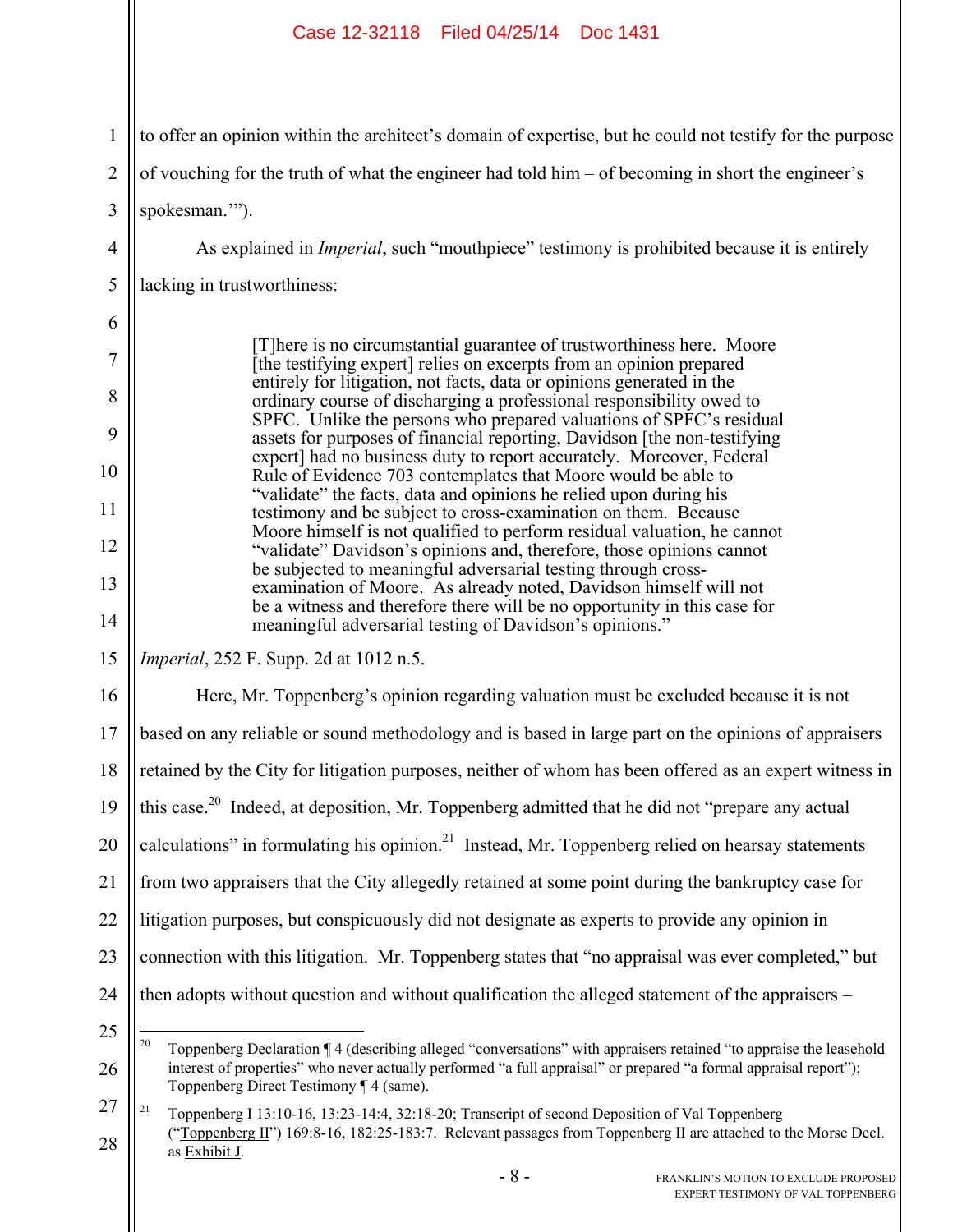1 2 3 4 5 6 7 8 purportedly relayed "during their conversations with me and other representatives of the City" – that, had the appraisers actually completed their work, they "would likely [produce] a formal appraisal report showing that the leases have no value."<sup>22</sup> Although the appraisers therefore would have provided the City with exactly the "zero value" opinion it desired, Mr. Toppenberg states that the City then determined "that there was no point to continuing with a full appraisal."<sup>23</sup> Yet now Mr. Toppenberg uncritically adopts the appraisers' alleged hearsay statements – which are not the product of any written report (much less one that complies with the Federal Rules of Civil Procedure) – as his own opinion.

9 10 11 12 This backdoor attempt to introduce alleged oral opinions of alleged experts who have not written reports, been deposed, or otherwise made a part of this case is patently inappropriate. Mr. Toppenberg's testimony therefore is useless and unhelpful to the City and must be excluded from consideration.

13 14

16

17

#### **a. Mr. Toppenberg's Opinion Regarding Swenson And Van Buskirk Is Severely Flawed.**

15 For example, Mr. Toppenberg admits that he formed his opinion based in large part on informal conversations with Kenneth Hopper, an appraiser hired by the City for this litigation to produce an appraisal of the golf courses.<sup>24</sup>

18 19 20 21 22 23 Mr. Hopper, however, never completed his task – no appraisal report was ever issued to the City. According to Mr. Toppenberg, Mr. Hopper's work came to an abrupt halt when the City informed Mr. Hopper that there was no need to prepare a formal appraisal in light of Mr. Hopper's alleged preliminary oral conclusion that the value of the appraised property would be zero if an appraisal was completed.<sup>25</sup> Why the City would instruct Mr. Hopper not to complete his appraisal remains a mystery, as is the reason why the City chose to rely on Mr. Toppenberg to repeat Mr.

24

25

- $\overline{22}$ 22 Toppenberg Declaration ¶ 4; Toppenberg Direct Testimony ¶ 4.
- 26 23 *Id*.

28 <sup>25</sup> Toppenberg Declaration at  $\P$  5; Toppenberg Direct Testimony  $\P$  5.

<sup>27</sup> <sup>24</sup> Mr. Hopper was retained "[t]o assist client and intended users in making planning and litigation decision." Ex. 2663 (CTY257992). A copy of Ex. 2663 is attached to the Morse Decl. as Exhibit K.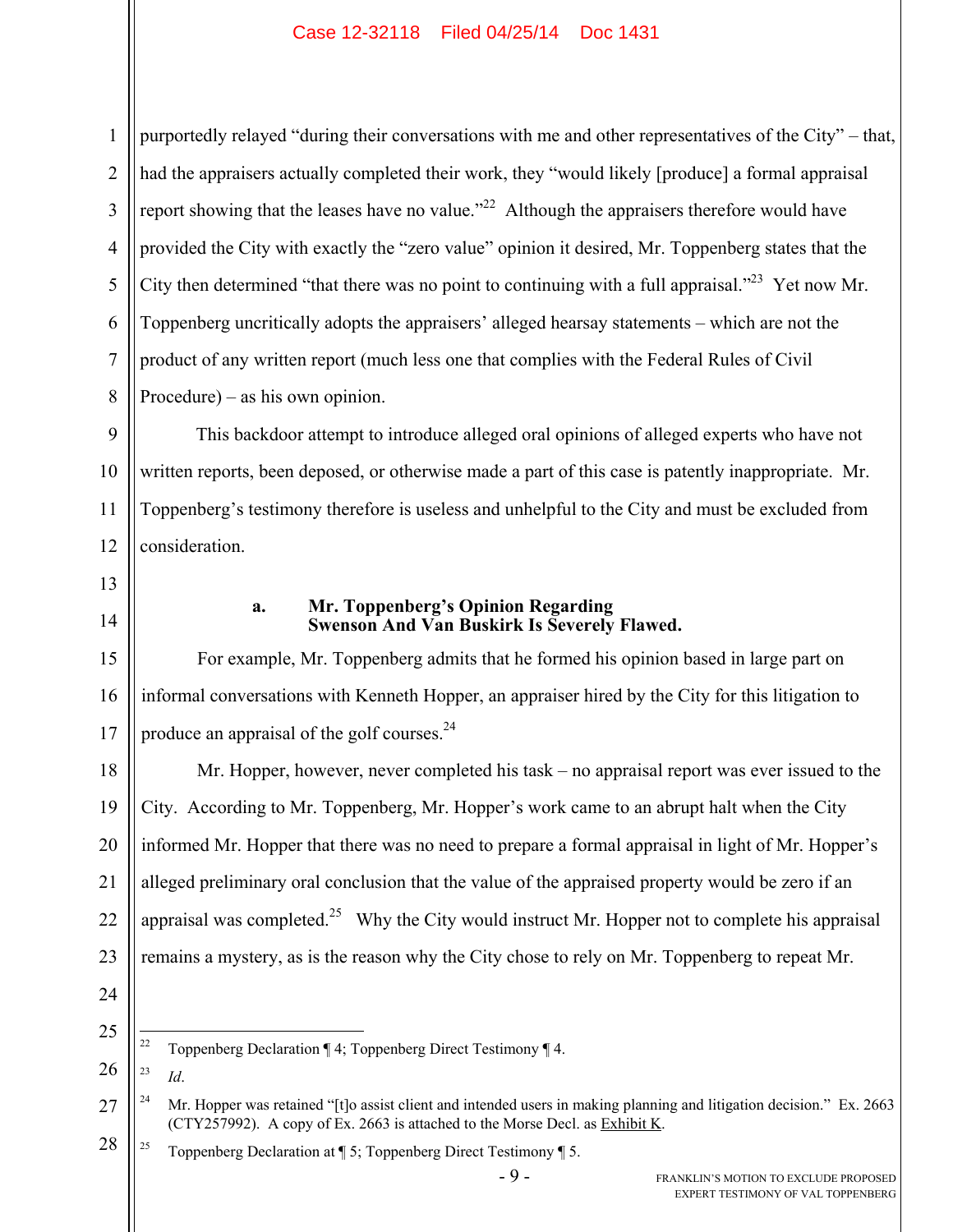Hopper's alleged (and incomplete) appraisal rather than having Mr. Hopper himself provide his oral opinion of value.

Given that Mr. Hopper is the only person who appears to have done any real analysis of the valuation of the golf courses (if in fact he did so), it would be inappropriate to allow Mr. Toppenberg to "vouch[] for the truth of what [Mr. Hopper] had told him." *Dura*, 285 F.3d at 613. Indeed, given his utter lack of expertise on valuation and appraisal issues, Mr. Toppenberg's endorsement of Mr. Hopper's alleged opinion is meaningless. Moreover, Franklin has had no way to test Mr. Hopper's alleged opinions (which, to repeat, were not the subject of any appraisal or other writing).

10 11 12 13 14 15 16 17 If Mr. Toppenberg's testimony were allowed, there would be no way for the Court to determine whether or not Mr. Hopper's statements to Mr. Toppenberg were based on sufficient data, methodology, and facts. Mr. Toppenberg doesn't know. At deposition, he was unable to confirm even the basic valuation methodology Mr. Hopper used to derive his incomplete alleged valuation conclusion.26 As a result, Mr. Toppenberg's reliance on any opinion of value received from Mr. Hopper, combined with Mr. Toppenberg's lack of any personal expertise, is fatal to his ability to offer a helpful opinion of value here. Mr. Toppenberg's opinion regarding the golf courses must therefore be excluded.

18

19

20

21

22

23

1

2

3

4

5

6

7

8

9

# **b. Mr. Toppenberg's Opinion Regarding Oak Park Is Severely Flawed.**

Mr. Toppenberg's opinion regarding the value of Oak Park is similarly flawed. Here, Mr. Toppenberg relied on "conversations" that he had with yet another appraiser, Kevin Ziegenmeyer,<sup>27</sup> retained by the City to appraise the leasehold interest of Oak Park in connection with this litigation.<sup>28</sup> Like Mr. Hopper, Mr. Ziegenmeyer was inexplicably instructed by the City not to complete a formal appraisal after he allegedly told Mr. Toppenberg that Oak Park had no value.<sup>29</sup>

24

25

 $\overline{26}$ Toppenberg I 70:3-7.

<sup>&</sup>lt;sup>27</sup> Toppenberg Declaration  $\P$  5; Toppenberg Direct Testimony  $\P$  5.

<sup>27</sup> <sup>28</sup> Mr. Ziegenmeyer was retained for "[p]ossible [1]itigation." Ex. 2530 (CTY258198). A copy of Ex. 2530 is attached to the Morse Decl. as Exhibit L.

<sup>28</sup> <sup>29</sup> Toppenberg Declaration  $\P$  5; Toppenberg Direct Testimony  $\P$  5.